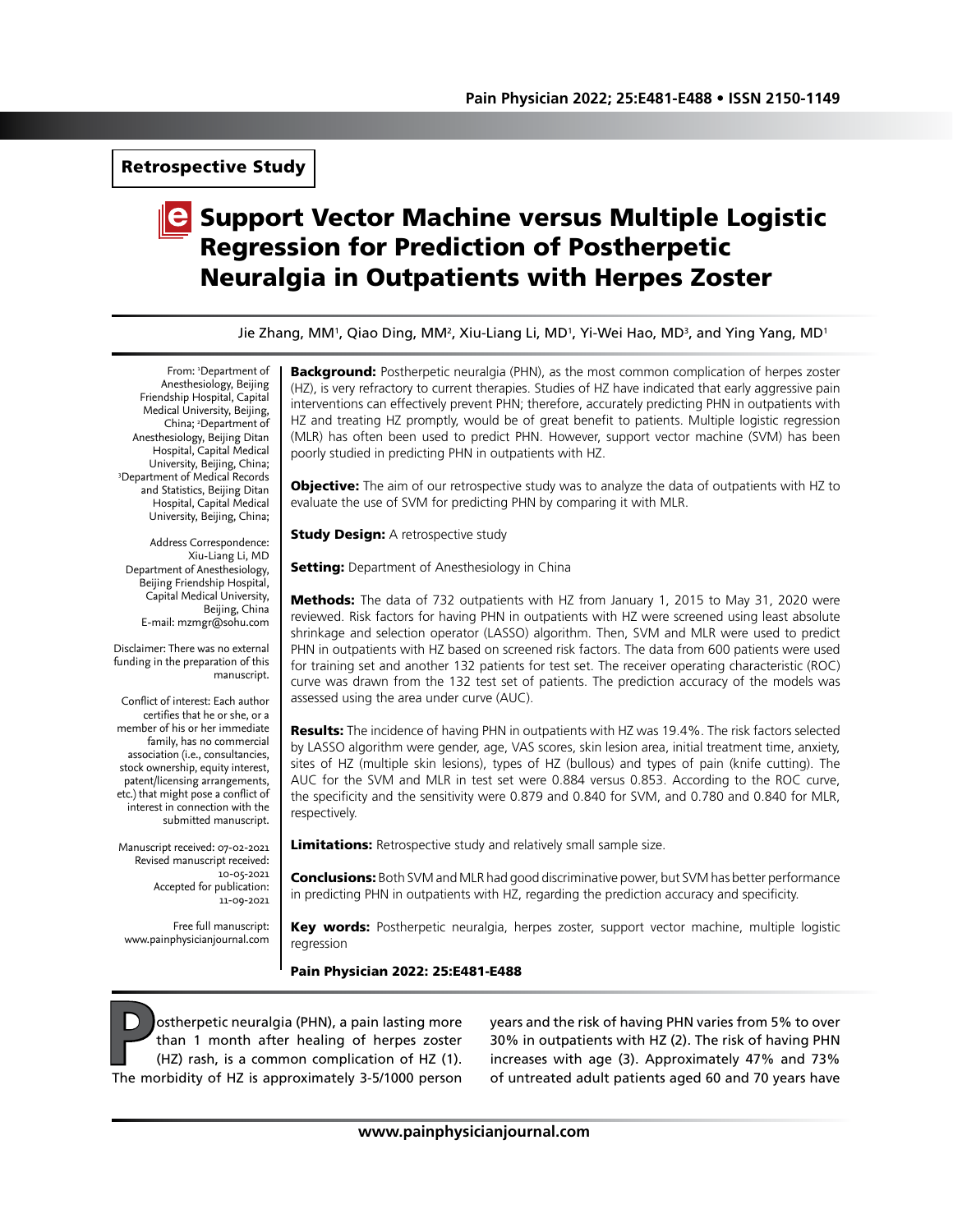PHN, respectively (3). PHN is refractory to medication therapies and interventional treatments (4,5), and most frequently affects a patient's mood and sleep, life enjoyment, anxiety, and depression and causes considerable disease and economic burden (6,7).

Studies of HZ have indicated that early aggressive pain interventions, such as repetitive intracutaneous injections, repetitive paravertebral injections, continuous epidural blockade, and stellate ganglion blockade can effectively prevent PHN (8-12); therefore, accurately predicting PHN in outpatients with HZ and treating HZ promptly, would be of great benefit to patients. A few researches have been performed to predict PHN based on multiple logistic regression (MLR) (13-15). The results of these researches can be helpful for prediction of PHN.

Support vector machine (SVM) is a nonlinear dichotomy model based on the principle of maximum interval in feature space. SVM classifies data points in high-dimensional space by maximizing the edge between classes. The heuristic algorithm of SVM is very different from that of MLR for prediction. SVM has been widely used in cancer genomics (16), disease diagnosis (17,18), imaging diagnosis (19), predicting disease prognosis (20,21), etc. However, there are few studies to predict PHN in outpatients with HZ; thus, the aim of our retrospective research was to analyze the data of outpatients with HZ to investigate the use of SVM for predicting PHN by comparing it with MLR.

# **METHODS**

# Data Collection

A total of 740 outpatients with HZ from January 1, 2015 to May 31, 2020 in the pain clinic of our hospital were selected and 8 patients with incomplete medical records were excluded. All statistical items were based on references and our own clinical experience. Protocols were approved by the Ethics Committee of Beijing Friendship Hospital (2020-P2-060-01). Informed consent was waived due to the noninterventional study. Medical record data were reviewed. Gender, age, smoking, visual analog scale (VAS) scores, initial treatment time (h), skin lesion area, emotional status, fever, hormone therapy, concomitant diseases (coronary heart disease, hypertension, diabetes, hyperlipidemia, malignant tumor, respiratory diseases, digestive diseases), sites of HZ (head and face, chest and back, waist and abdomen, limbs, multiple skin lesions), involved nerves (trigeminal nerve, intercostal nerve, cervical brachial plexus,

lumbosacral plexus), types of HZ (common, extensive, bullous, abortive) and types of pain (burning, knife cutting, and itching) were recorded.

To be calculated, data were processed as follows: Gender was labeled one for men and 0 for women; binomial categorical variables, including smoking, anxiety, fever and hormone therapy, were labeled 1 for yes and 0 for no; multiple categorical variables, including concomitant diseases, sites of HZ, involved nerves, types of HZ and types of pain, were labeled 1 for yes and 0 for no; skin lesion area was calculated using the palmar method, and adult palm size is 1% of total body area; we labeled 1 for yes and 0 for no to indicate whether the patient suffered from PHN.

## Risk Factors Screening

Least absolute shrinkage and selection operator (LASSO) algorithm is a variable selection method. Its calculation process is based on the traditional multiple regression or logistic regression model, and the penalty term is added in the form of absolute value, so that the estimated value of the independent variable coefficient (which has little influence on the dependent variable) is compressed to 0, so as to realize the function of variable selection. Compared with traditional logistic regression, the LASSO algorithm was able to extract risk factors with large effects on PHN. In this paper, the LASSO algorithm was solved by R language (3.6.3 version) and the optimal model parameters were selected by 10-fold cross-validation.

# Local Regression

Local regression is a nonparametric statistical modeling method, which can obtain the nonlinear correlation between independent variables and dependent variables. In this paper, this method was used to smooth the influence of risk factors on PHN and studied the influence of each risk factor on PHN by smoothing curve. The conclusions of this method can facilitate us to observe in which interval each factor has higher risk for PHN, providing more accurate guidance for clinical practice. In this paper, R language was used to draw the effect of screened risk factors on the relative risk of having PHN.

# SVM Modeling

Based on risk factors for PHN screened by LASSO regression, SVM was used to construct a prediction model for the development of PHN. To verify the predictability of the model, 732 samples were randomly divided into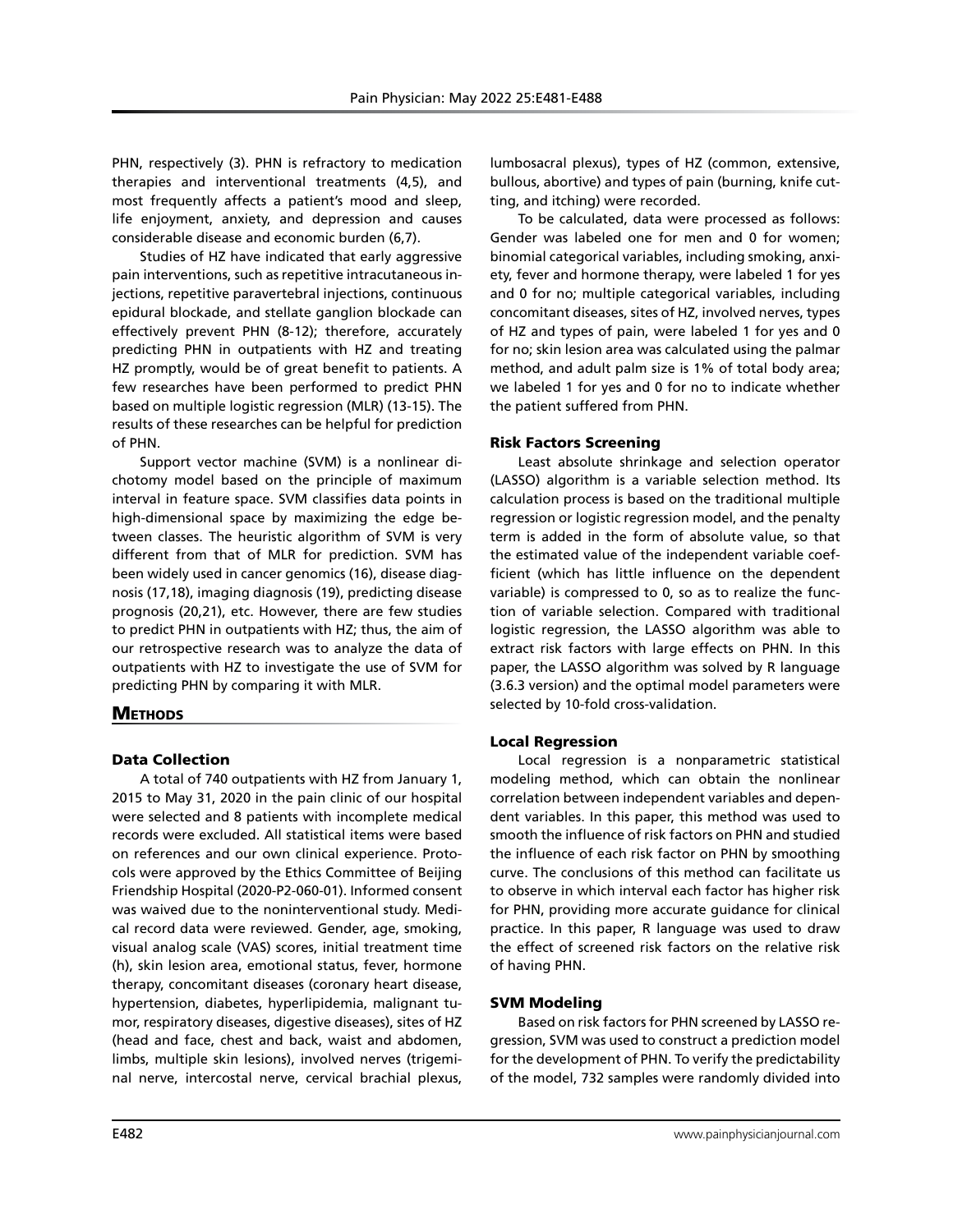Table 1. *Basic information.*

600 patient training set and 132 patient test set. Based on the risk factors screened by the LASSO algorithm, SVM learning was performed on the 600 patients in the training set using R language and the optimal model parameters were selected by 10-fold cross-validation. The receiver operating characteristic (ROC) curve was drawn from the 132 patients in the test set. The prediction accuracy of SVM model was assessed using the area under curve (AUC), and the optimal cut-off value of the prediction model was determined by Youden index. The prediction model based on SVM usually has no explicit expression. It can predict the incidence of having PHN in outpatients with HZ by computer.

## MLR Modeling

Based on the risk factors for PHN screened by LASSO regression, MLR was used to construct a prediction model for the development of PHN. MLR attempts to establish a functional relationship between one outcome variable and 2 or more predictors using a weighted least squares algorithm. MLR predicts the probability of an event by fitting the data to a logical function. In this paper, MLR also used the same 600 patients in the training set and the 132 patients in the test set as the SVM model to establish the prediction model. The ROC curve was drawn from the 132 test set patients. The prediction accuracy of MLR model was assessed by the AUC.

#### Statistical Analysis

SPSS Version 21.0 was used to perform data analysis. Results are reported as mean and SD (as appropriate), median and interquartile range, and percentages. For comparison between the 2 groups, Mann–Whitney test was used for non-normally distributed data, t-test for normally distributed data and Chi-square test for categorical data. *P* < 0.05 was considered significant.

## **RESULTS**

#### Basic Information

A total of 732 outpatients with HZ were included in our study, 142 of whom had PHN. The incidence of PHN was 19.4% among the patients, 6.03% in men and 29.5% in women ( $P = 0.000$ ). The basic information is shown in Table 1.

#### Risk Factors Screening

The risk factors for PHN selected by LASSO algo-

|                            |                    | PHN, mean $\pm$ SD or n (%) | $\boldsymbol{P}$ |
|----------------------------|--------------------|-----------------------------|------------------|
| Characteristics            | No                 | Yes                         |                  |
| Age $(y)$                  | $66.47 \pm 13.448$ | $73.80 \pm 10.500$          | 0.000            |
| VAS                        | $5.24 \pm 1.420$   | $6.17 \pm 1/326$            | 0.000            |
| Skin lesion area           | $3.46 \pm 1.260$   | $4.24 \pm 1.271$            | 0.000            |
| Initial treatment time (h) | $51.47 \pm 26.382$ | $80.54 \pm 25.496$          | 0.000            |
| Gender                     |                    |                             | 0.000            |
| Women                      | 294 (40.2%)        | 123 (16.8%)                 |                  |
| Men                        | 296 (40.4%)        | 19 (2.6%)                   |                  |
| Smoker                     |                    |                             | 0.092            |
| No                         | 524 (71.6%)        | 133 (18.2%)                 |                  |
| Yes                        | 66 (9.0%)          | $9(1.2\%)$                  |                  |
| Prodromal pain             |                    |                             | 0.003            |
| No                         | 333 (45.5%)        | 60 (8.2%)                   |                  |
| Yes                        | 257 (35.1%)        | 82 (11.2%)                  |                  |
| Anxiety                    |                    |                             |                  |
| No                         | 555 (75.8%)        | 105 (14.3%)                 | 0.000            |
| Yes                        | 35 (4.7%)          | 37 (5.1%)                   |                  |
| Fever                      |                    |                             |                  |
| No                         | 559 (76.4%)        | 132 (18.0%)                 | 0.417            |
| Yes                        | 31 (4.2%)          | $10(1.4\%)$                 |                  |
| Hormone therapy            |                    |                             |                  |
| No                         | 13 (1.8%)          | $2(0.3\%)$                  | 0.748            |
| Yes                        | 577 (78.8%)        | 140 (19.1%)                 |                  |
| Coronary heart disease     |                    |                             | 0.125            |
| No                         | 534 (73.0%)        | 123 (16.7%)                 |                  |
| Yes                        | 56 (7.7%)          | 20 (2.7%)                   |                  |
| Hyperlipidemia             |                    |                             | 0.801            |
| No                         | 568(77.6%)         | 138(18.9%)                  |                  |
| Yes                        | 22(3.0%)           | $4(0.5\%)$                  |                  |
| Hypertension               |                    |                             | 0.695            |
| No                         | 503(68.7%)         | 119(16.3%)                  |                  |
| Yes                        | 87(11.9%)          | 23(3.1%)                    |                  |
| Cancer                     |                    |                             | 0.819            |
| No                         | 563(76.9%)         | 137(18.7%)                  |                  |
| Yes                        | 27(3.7%)           | 5(0.7%)                     |                  |
| Diabetes                   |                    |                             | 0.001            |
| No                         | 543(74.2%)         | 116(15.8%)                  |                  |
| Yes                        | 47(6.4%)           | 26(3.6%)                    |                  |
| Respiratory diseases       |                    |                             | 0.098            |
| No                         | 589(80.5%)         | 140(19.1%)                  |                  |
| Yes                        | $1(0.1\%)$         | $2(0.3\%)$                  |                  |
| Sites of HZ                |                    |                             | 0.001            |
| Multiple skin lesions      | $1(0.1\%)$         | 5(0.7%)                     |                  |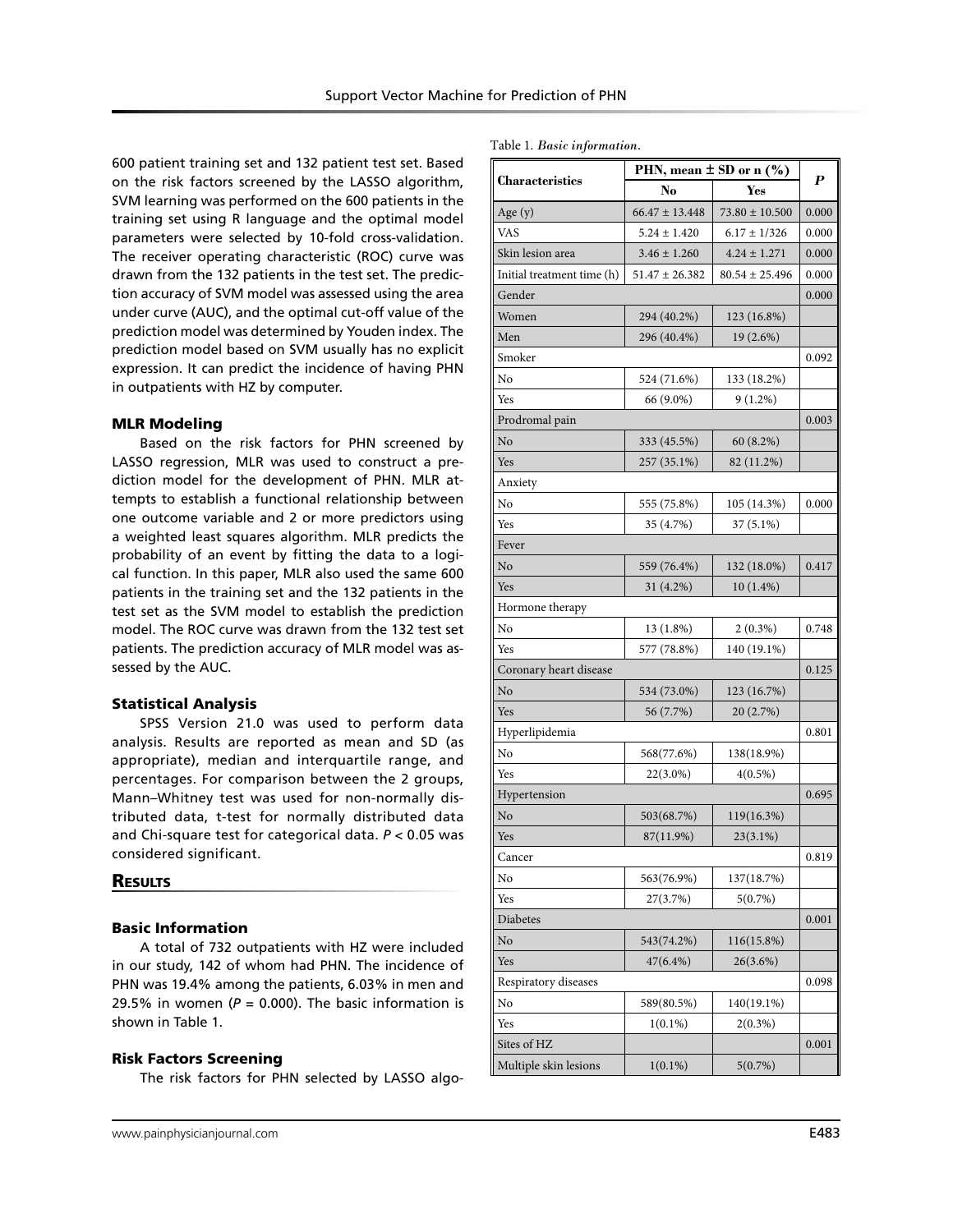|                          | PHN, mean $\pm$ SD or n $(\% )$<br>No<br>Yes | $\boldsymbol{P}$ |       |
|--------------------------|----------------------------------------------|------------------|-------|
| <b>Characteristics</b>   |                                              |                  |       |
| Limbs                    | 24(3.3%)                                     | 5(0.7%)          |       |
| Head and face            | 49(6.7%)                                     | $15(2.0\%)$      |       |
| Chest and back           | 453(61.9%)                                   | 97(13.3%)        |       |
| Waist and abdomen        | 63(8.6%)                                     | 20(2.7%)         |       |
| Types of pain            |                                              |                  | 0.000 |
| Knife cutting            | 106(14.5%)                                   | $51(7.0\%)$      |       |
| Burning                  | 28(3.8%)                                     | $9(1.2\%)$       |       |
| Itching                  | 456(62.3%)                                   | 82(11.2%)        |       |
| Trigeminal nerve         | $36(4.9\%)$                                  | $10(1.4\%)$      | 0.700 |
| Intercostal nerve        | 454(62.0%)                                   | 102(13.9%)       | 0.229 |
| Cervical brachial plexus | 34(4.6%)                                     | $13(1.8\%)$      | 0.179 |
| Lumbosacral plexus       | 68(9.3%)                                     | $23(3.1\%)$      | 0.156 |
| Types of HZ              |                                              |                  | 0.000 |
| common                   | 543(74.2%)                                   | 62(8.5%)         |       |
| extensive                | 16(2.2%)                                     | $2(0.3\%)$       |       |
| bullous                  | 17(2.3%)                                     | 76(10.4%)        |       |
| abortive                 | $14(1.9\%)$                                  | $2(0.3\%)$       |       |

Table 1 (cont.). *Basic information.*

Categorical variables are expressed as number (%), and continuous variables as mean ± SD.

VAS = visual analog scale, HZ = herpes zoster.

rithm were gender, age, VAS scores, skin lesion area, initial treatment time, anxiety, sites of HZ (multiple skin lesions), types of HZ (bullous) and types of pain (knife cutting). The process of screening risk factors by LASSO is shown in Fig. 1.

# Local Regression

Four continuous high-risk factors, including age, skin lesion area, VAS scores, and initial treatment time, were subjected to univariate regression using local regression method. The nonlinear curves between the 4 variables and the incidence of PHN are shown in Fig. 2.

The solid line in Fig. 2 shows the relationship between the variable and the risk of PHN, and the gray shadow represents the 95% confidence interval. The narrower the gray shadow was, the more reliable the prediction was. When VAS scores were between 4-8, the risk of having PHN increased with increasing VAS scores. When the initial treatment time was between 50-100 h, the risk of having PHN increased with the increase of initial treatment time. In patients over 40 years old, the risk of having PHN increased with age. When the skin lesion area was between 3-6, the risk of having PHN increased with increasing lesion size.

## Model Test Result

In SVM model, the parameters of cost and gamma were selected using 10-fold cross-validation and the optimal parameters were set as cost = 10 and gamma = 0.1. A training set with a sample size of 600 patients was random sampled to train the SVM model and another 132 patients from the test set to make a cross validation. The ROC curve is shown in Fig. 3. Our results showed that the AUC was 0.884, which indicated that SVM model had good extrapolation performance and could well predict the risk of having PHN in outpatients with HZ. According to the ROC curve, the maximum point of the Youden index had a sensitivity of 0.840 and a 1-specificity of 0.121, with a corresponding optimal cutoff value of 0.112. When the output value was greater than 0.112, the SVM predicted that the patient had a higher risk of having PHN.

In MLR model, the ROC curve is shown in Fig. 4. Our results showed that the AUC was 0.853. According to the ROC curve, the maximum point of the Youden index had a sensitivity of 0.840 and a 1-specificity of 0.220.

# **Discussion**

HZ is a self-limited disease with few sequelae after healing in most patients, particularly young adults; however, once HZ progresses to PHN, the condition can be refractory to medication therapies and interventional treatments, and the patient's life is often severely affected (4-6). PHN, as the most common complication of HZ, is often frustrating for patients and represents a challenge for clinicians; therefore, studies on PHN must focus not only on treatment, but moreso on prevention. Accurate prediction of PHN in outpatients with HZ and timely treatment would be beneficial to patients. In this study, 2 popular data mining algorithms were used to predict PHN in outpatients with HZ: one for machine learning (SVM) and another one for statistics (MLR). Our results showed that SVM had better performance for predicting PHN in outpatients with HZ in comparison to MLR regarding the prediction accuracy (0.884 versus 0.853) and specificity (0.879 versus 0.780). For outpatients with HZ at the first visit, SVM model is very helpful for decision making. If the model predicts that the patient will develop PHN one month later, we should pursue more aggressive treatment.

In our study, out of the 23 variables tested by LASSO regression analysis, 9 variables were significantly correlated with the PHN incidence (Fig. 1). Further univariate regression analysis of age, skin lesion area, VAS scores,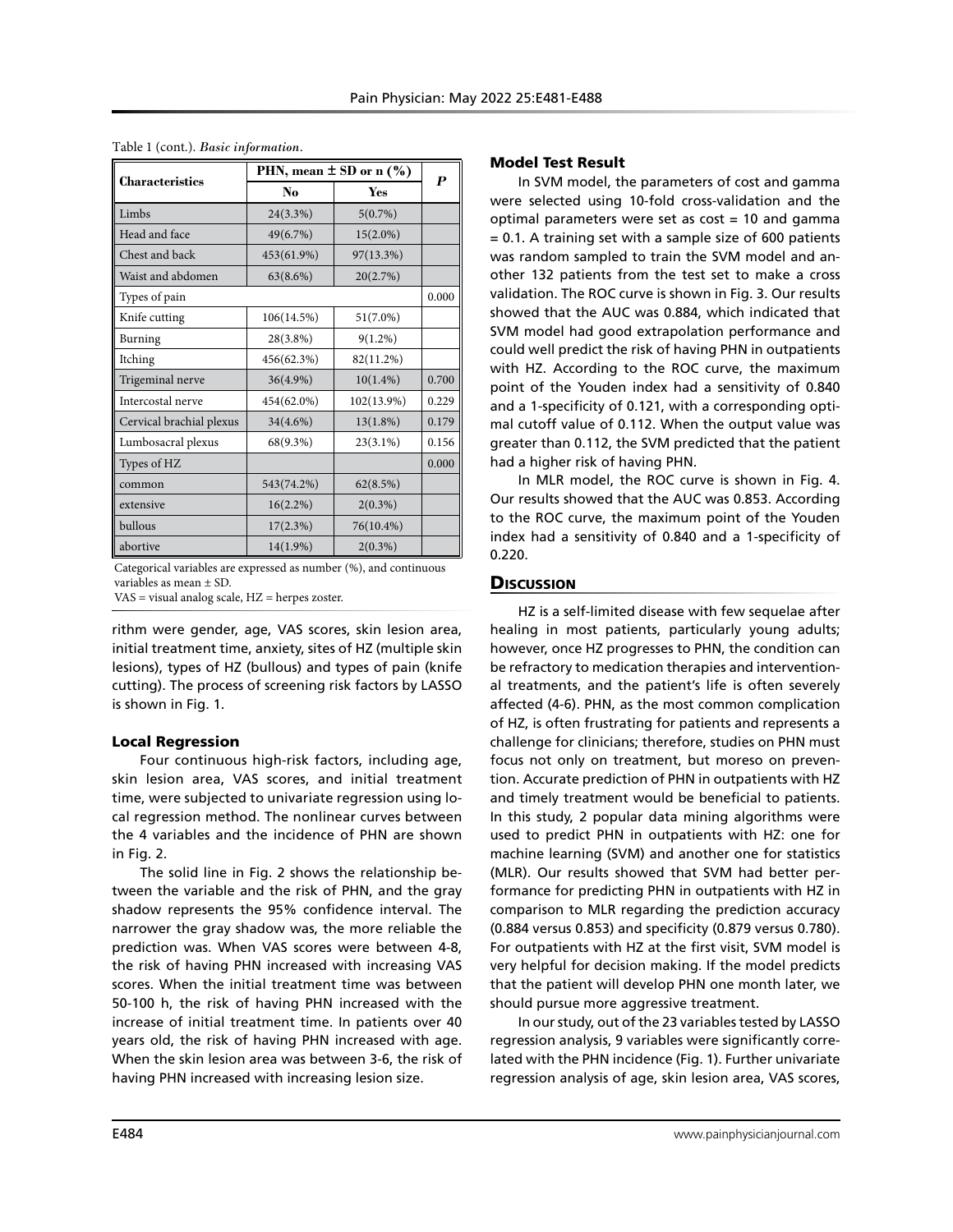

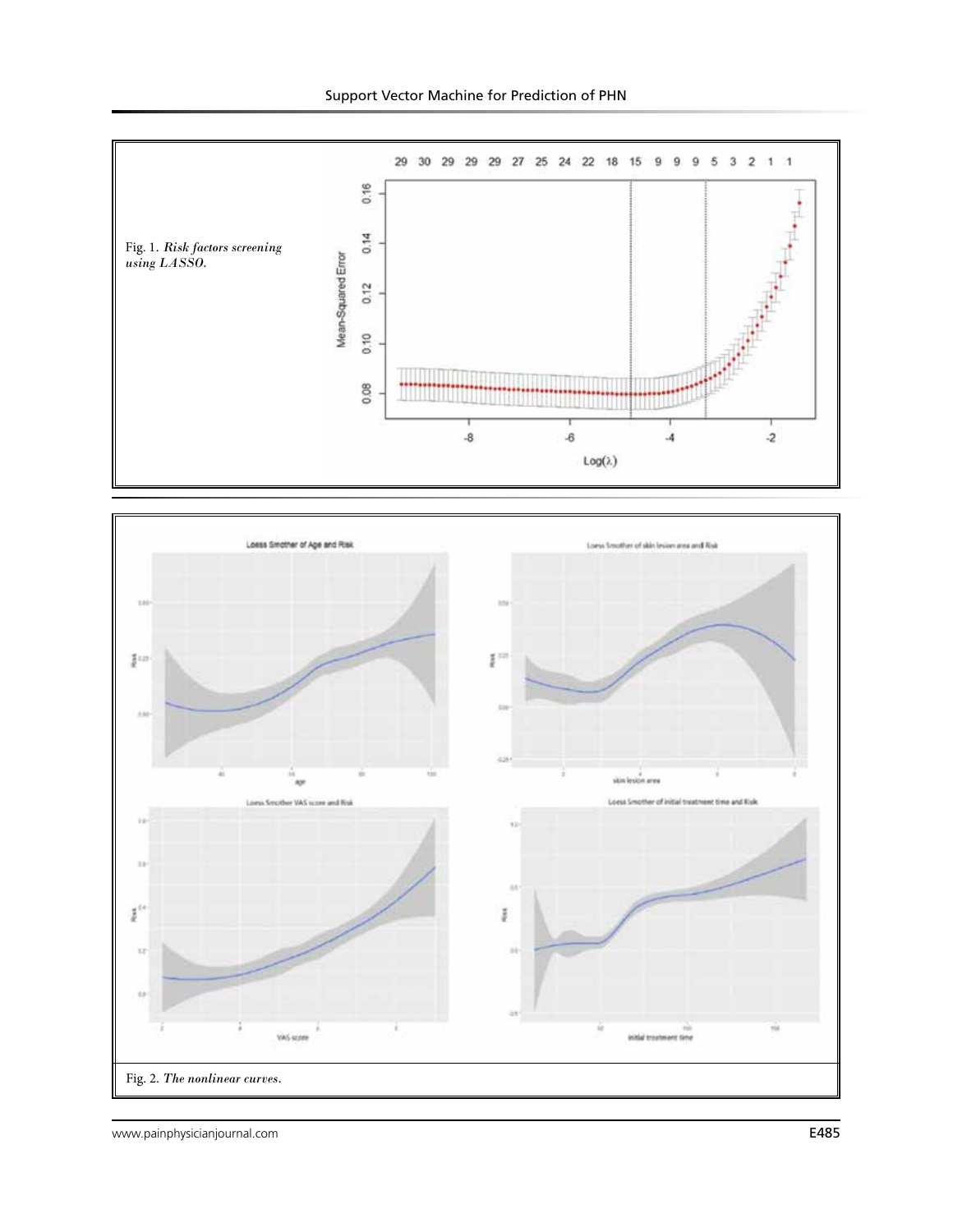

and time to initial treatment using the local regression method found that higher VAS scores, older age, larger skin lesion area, and longer time to initial treatment were associated with higher incidence of PHN. In previous studies, higher VAS scores, older age, larger skin lesion area have been confirmed as independent predictors of PHN and even considered as undisputed predictors (22-24); but, the lack of statistical correlation between other factors and PHN does not necessarily imply a lack of biological connection: the data in our article may be insufficient. For example, HZ is common in immunocompromised populations (25) and severe immunosuppressive status is also an independent risk factor for PHN (23).

In several studies, MLR has been used to build models to predict PHN (13-15). Meister et al (13), built a prediction model using MLR based on age, number of lesions, prodromal pain, hemorrhagic lesions, gender, and location (13). The AUC of their model was not mentioned, and the sensitivity and specificity were 93%

and 42%, respectively. Opstelten et al (14), developed a prediction model using MLR based on age, acute pain severity, skin rash severity, and rash duration before consultation (14). The AUC of their model was 0.77, and the sensitivity and specificity were not mentioned. Cho et al (15), used MLR to predict PHN based on VAS ( $\geq$  8), age ( $\geq$ 70 years), and S-LANSS (≥15) (15). The AUC of their model was 0.868 and the sensitivity and specificity were 100% and 57.1%, respectively. In our study, the AUC of MLR model was 0.853. The prediction accuracy of MLR model was greater than that of Opstelten et al (14), but less than that of Cho et al (15). The AUC value greater than 0.70 is generally considered to indicate good discrimination (26); therefore, our MLR model can well predict the incidence of PHN in outpatients with HZ.

The superiority of SVM has been demonstrated in some studies. Chao et al (21), used SVM, MLR, and decision tree (DT) to predict the breast cancer survival. SVM outperformed MLR and DT regarding prediction accuracy (95.15% versus 95.1% and 93.95%) (21). In a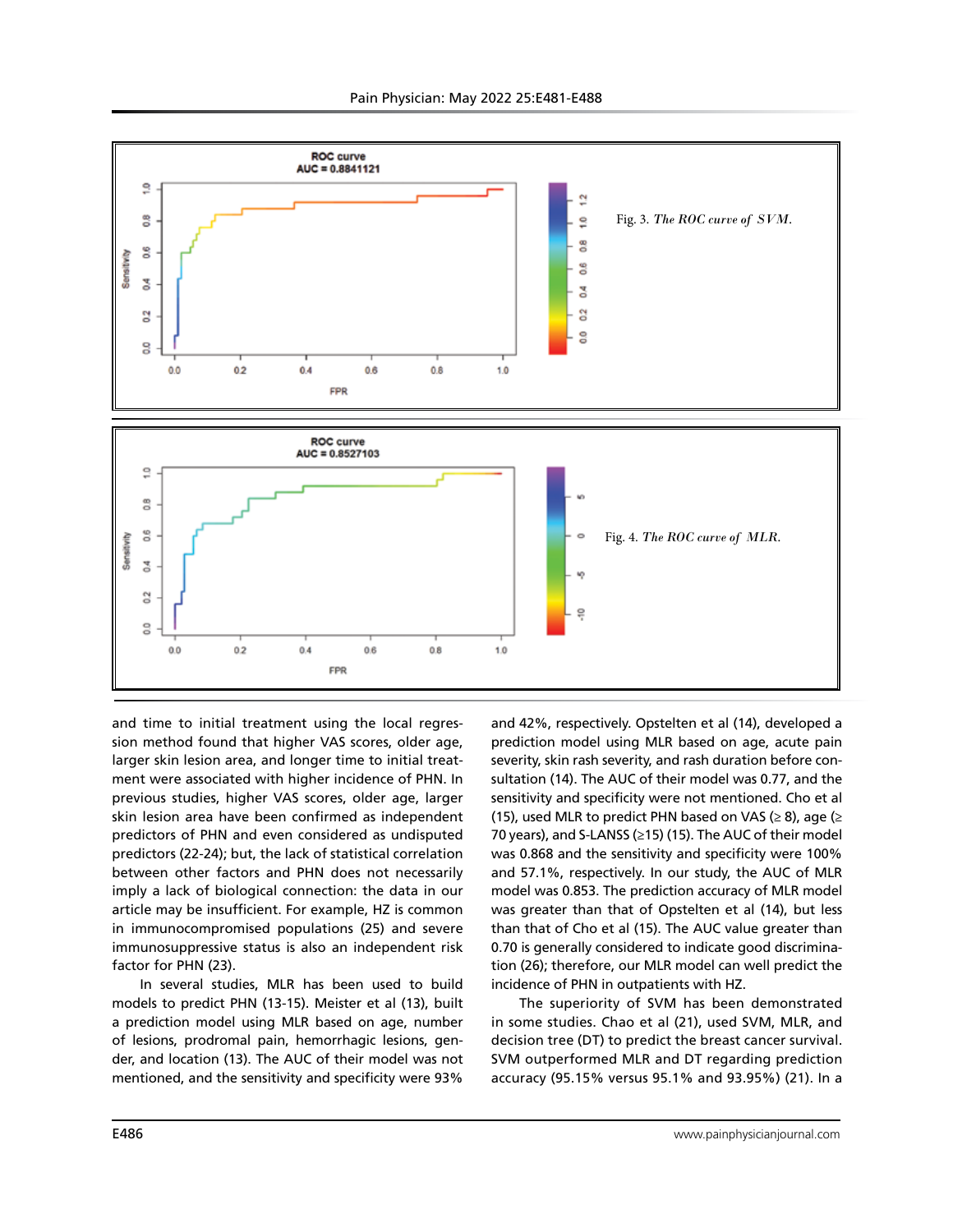study which was done to predict obstructive sleep apnea, SVM had a better performance than MLR in terms of the accuracy (0.797 versus 0.729) and the specificity (0.847 versus 0.777) (27). In a study using SVM, artificial neural network, DT, and MLR to evaluate the highrisk population for suicide, the study concluded that SVM achieved the highest accuracy (0.67 versus 0.62, 0.49, and 0.65) and the highest specificity (0.68 versus 0.60, 0.46, and 0.65) for the testing sample (28). The result of our study is consistent with those of other authors: SVM has more predictive power than MLR. The main limitation of this retrospective study is the small sample size. Due to the increase in the amount of data, many data mining algorithms, including SVM, will have better performance, so SVM can be applied to a larger dataset to improve performance.

## **CONCLUSIONS**

In conclusion, both SVM and MLR had good dis-

criminative power, but SVM has better performance in predicting PHN in outpatients with HZ regarding the prediction accuracy and specificity. For outpatients with HZ at the first visit, SVM model is very helpful for decision making. Therefore, clinicians are advised to use SVM as an adjunctive screening tool to predicting PHN in outpatients with HZ. This may reduce the incidence of having PHN.

## Author Contributions

Jie Zhang contributed to the implementation of the study, data collection, and drafted the manuscript. Xiu-Liang Li and Yi-Wei Hao equally contributed to the design and conception of the experiment and should be co-corresponding authors to this work. Data processing was performed by Qiao Ding and Ying Yang. Yi-Wei Hao performed the statistical analysis. All authors had approved the final manuscript.

## **REFERENCES**

- 1. Rowbotham MC, Davies PS, Fields HL. Topical lidocaine gel relieves postherpetic neuralgia. *Ann Neurol* 1995; 37:246-253.
- 2. Kawai K, Gebremeskel BG, Acosta, CJ. Systematic review of incidence and complications of herpes zoster: Towards a global perspective. *BMJ Open* 2014; 4:e004833-e004850.
- 3. Kost RG, Straus SE. Postherpetic neuralgia--pathogenesis, treatment, and prevention. *N Engl J Med* 1996; 335:32-42.
- 4. Song D, He A, Xu R, Xiu X, Wei Y. Efficacy of pain relief in different postherpetic neuralgia therapies: A network metaanalysis. *Pain Physician* 2018; 21:19-32.
- 5. Chia-Shiang L, Ying-Chun L, Hsuan-Chih L, Chien-Chuan C. Interventional treatments for postherpetic neuralgia: A systematic review. *Pain Physician* 2019; 22:209-228.
- 6. Mélanie D, Marc B, Kenneth E S, et al. The impact of herpes zoster and postherpetic neuralgia on healthrelated quality of life: A prospective study. *CMAJ* 2010; 182:1731-1736.
- 7. Gialloreti LE, Merito M, Pezzotti P, et al. Epidemiology and economic burden of herpes zoster and post-herpetic neuralgia in Italy: A retrospective, population-based study. *Bmc Infect Dis*

2010; 10:230-240.

- 8. Genlin J, Jiyuan N, Yuxiang S, Lichao H, Yan L, Lize X. The effectiveness of repetitive paravertebral injections with local anesthetics and steroids for the prevention of postherpetic neuralgia in patients with acute herpes zoster. *Anesth Analg* 2009; 109:1651-1655.
- 9. Jiaxiang N, Xiaoping W, Yuanzhang T, Liqiang Y, Yuanjie Z, Yuna G. Subcutaneous injection of triamcinolone and lidocaine to prevent postherpetic neuralgia. *Pain Physician* 2017; 20:397-403.
- 10. Feng J, Zhu P, Cui J, et al. Effect of repetitive intracutaneous injections with local anesthetics and steroids for acute thoracic herpes zoster and incidence of postherpetic neuralgia. *Pain Medicine* 2017; 18:1566-1572.
- 11. Pasqualucci A, Pasqualucci V, Galla F, et al. Prevention of post-herpetic neuralgia: Acyclovir and prednisolone versus epidural local anesthetic and methylprednisolone. *Acta Anaesthesiol Scand* 2000; 44:910-918.
- 12. Makharita MY, Amr YM, El-Bayoumy Y. Effect of early stellate ganglion blockade for facial pain from acute herpes zoster and incidence of postherpetic neuralgia. *Pain Physician* 2012; 15:467-474.
- 13. Meister W, Neiss A, Gross G, et al.

A prognostic score for postherpetic neuralgia in ambulatory patients. *Infection* 1998; 26:359-363.

- 14. Opstelten W, Zuithoff N, van Essen GA, et al. Predicting postherpetic neuralgia in elderly primary care patients with herpes zoster: Prospective prognostic study. *Pain* 2007; 132(Suppl 1):S52-S59.
- 15. Cho SI, Lee CH, Park GH, Park CW, Kim HO. Use of S-LANSS, a tool for screening neuropathic pain, for predicting postherpetic neuralgia in patients after acute herpes zoster events: A single-center, 12-month, prospective cohort study. *J Pain* 2014; 15:149-156.
- 16. Huang S, Cai N, Pacheco PP, Narrandes S, Wang Y, Xu W. Applications of Support Vector Machine (SVM) learning in cancer genomics. *Cancer Genomics Proteomics* 2018; 15:41-51.
- 17. Wang R, Li R, Lei Y, Zhu Q. Tuning to optimize SVM approach for assisting ovarian cancer diagnosis with photoacoustic imaging. *Biomed Mater Eng* 2015; 26(Suppl 1):S975-S981.
- 18. Dreiseitl S, Ohno-Machado L, Kittler H, Vinterbo S, Billhardt H, Binder M. A comparison of machine learning methods for the diagnosis of pigmented skin lesions. *J Biomed Inform* 2001; 34:28-36.